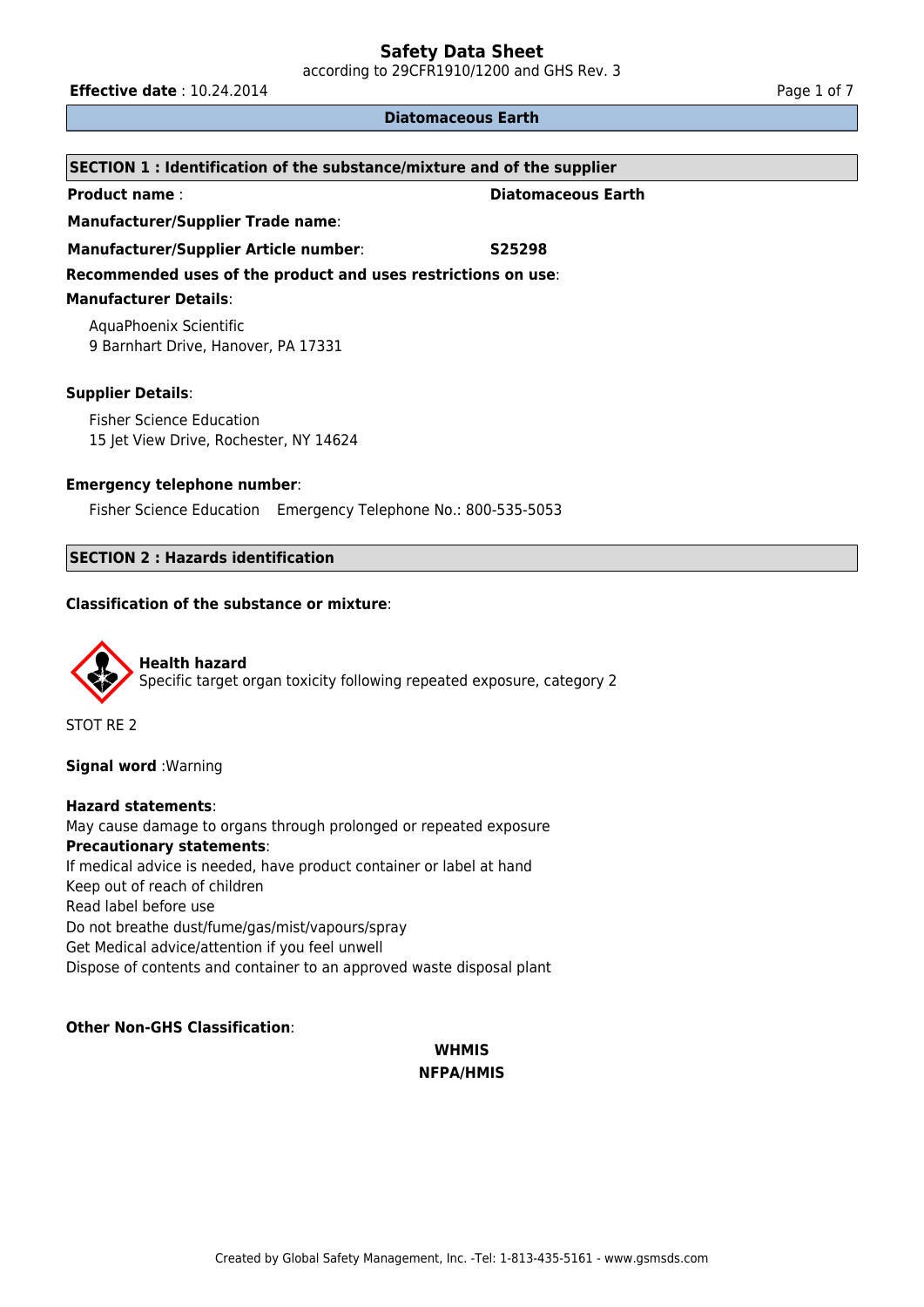# **Safety Data Sheet** according to 29CFR1910/1200 and GHS Rev. 3

**Effective date** : 10.24.2014 **Page 2 of 7 Page 2 of 7** 

**Diatomaceous Earth**



### **SECTION 3 : Composition/information on ingredients**

| Ingredients:   |                                    |                           |  |
|----------------|------------------------------------|---------------------------|--|
| CAS 68855-54-9 | Kieselguhr, soda ash flux-calcined | >98%                      |  |
|                |                                    | Percentages are by weight |  |

### **SECTION 4 : First aid measures**

### **Description of first aid measures**

**After inhalation:** Loosen clothing as necessary and position individual in a comfortable position.Move exposed to fresh air. Give artificial respiration if necessary. If breathing is difficult give oxygen.Get medical assistance if cough or other symptoms appear.

**After skin contact:** Rinse/flush exposed skin gently using soap and water for 15-20 minutes.Seek medical advice if discomfort or irritation persists.

**After eye contact:** Protect unexposed eye. Rinse/flush exposed eye(s) gently using water for 15-20 minutes. Remove contact lens(es) if able to do so during rinsing. Seek medical attention if irritation persists or if concerned.

**After swallowing:** Rinse mouth thoroughly. Do not induce vomiting. Have exposed individual drink sips of water. Seek medical attention if irritation, discomfort or vomiting persists.Never give anything by mouth to an unconscious person.

### **Most important symptoms and effects, both acute and delayed:**

Irritation, Nausea,Headache, Shortness of breath.;

### **Indication of any immediate medical attention and special treatment needed:**

If seeking medical attention, provide SDS document to physician.Physician should treat symptomatically.

### **SECTION 5 : Firefighting measures**

### **Extinguishing media**

**Suitable extinguishing agents:** Does not burn. Use extinguishing media appropriate for surrounding fire.

# **For safety reasons unsuitable extinguishing agents:**

### **Special hazards arising from the substance or mixture:**

Combustion products may include carbon oxides or other toxic vapors.Thermal decomposition can lead to release of irritating gases and vapors.

### **Advice for firefighters:**

**Protective equipment:** Use NIOSH-approved respiratory protection/breathing apparatus. **Additional information (precautions):** Avoid inhaling gases, fumes, dust, mist, vapor, and aerosols.Avoid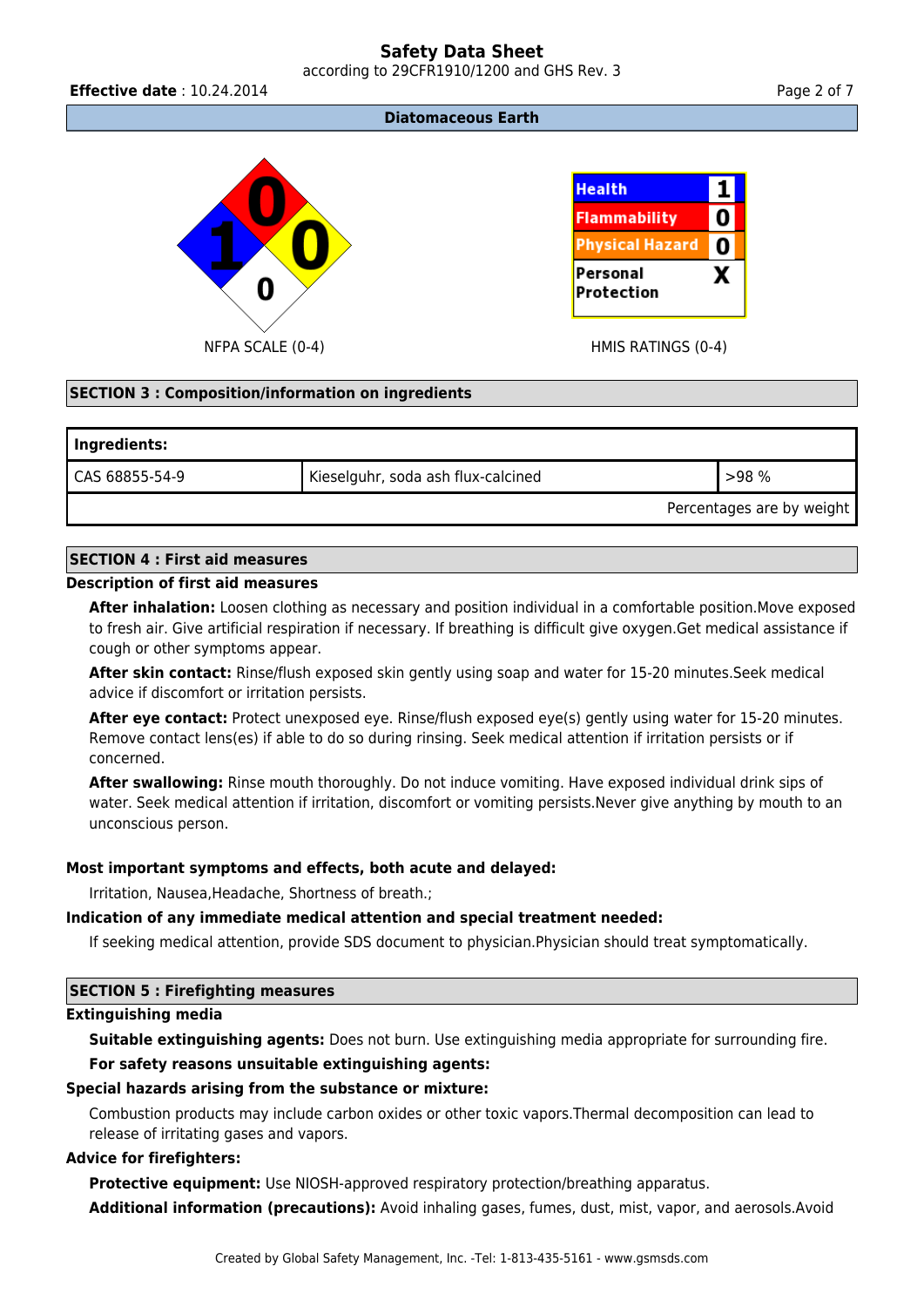according to 29CFR1910/1200 and GHS Rev. 3

**Effective date** : 10.24.2014 **Page 3 of 7 Page 3 of 7** 

**Diatomaceous Earth**

contact with skin, eyes, and clothing.

### **SECTION 6 : Accidental release measures**

### **Personal precautions, protective equipment and emergency procedures:**

Wear protective equipment. Ensure that air-handling systems are operational.Ensure adequate ventilation.

### **Environmental precautions:**

Prevent from reaching drains, sewer or waterway. Collect contaminated soil for characterization per Section 13. Should not be released into environment.

### **Methods and material for containment and cleaning up:**

Keep in suitable closed containers for disposal.Wear protective eyeware, gloves, and clothing. Refer to Section 8.Always obey local regulations.Dust deposits should not be allowed to accumulate on surfaces, as these may form an explosive mixture if they are released into the atmosphere in sufficient concentration. Avoid dispersal of dust in the air (i.e., clearing dust surfaces with compressed air). Collect solids in powder form using vacuum with (HEPA filter). Evacuate personnel to safe areas.

# **Reference to other sections:**

# **SECTION 7 : Handling and storage**

# **Precautions for safe handling:**

Minimize dust generation and accumulation. Follow good hygiene procedures when handling chemical materials. Refer to Section 8.Do not eat, drink, smoke, or use personal products when handling chemical substances. Avoid contact with eyes, skin, and clothing.

### **Conditions for safe storage, including any incompatibilities:**

Store away from incompatible materials.Protect from freezing and physical damage.Keep away from food and beverages.Provide ventilation for containers. Avoid storage near extreme heat, ignition sources or open flame. Store in cool, dry conditions in well sealed containers. Store with like hazards

### **SECTION 8 : Exposure controls/personal protection**





**Control Parameters:** 409-21-2, Carborundum, OSHA 15 mg/m3 TWA (total dust); 5 mg/m3 TWA (respirable fraction)

**Appropriate Engineering controls:** Emergency eye wash fountains and safety showers should be available in the immediate vicinity of use/handling.Provide exhaust ventilation or other engineering controls to keep the airborne concentrations of vapor or dusts (total/respirable) below the applicable workplace exposure limits (Occupational Exposure Limits-OELs) indicated above.It is recommended that all dust control equipment such as local exhaust ventilation and material transport systems involved in handling of this product contain explosion relief vents or an explosion suppression system or an oxygen deficient environment.Ensure that dust-handling systems (such as exhaust ducts, dust collectors, vessels, and processing equipment) are designed in a manner to prevent the escape of dust into the work area (i.e., there is no leakage from the equipment).Use under a fume hood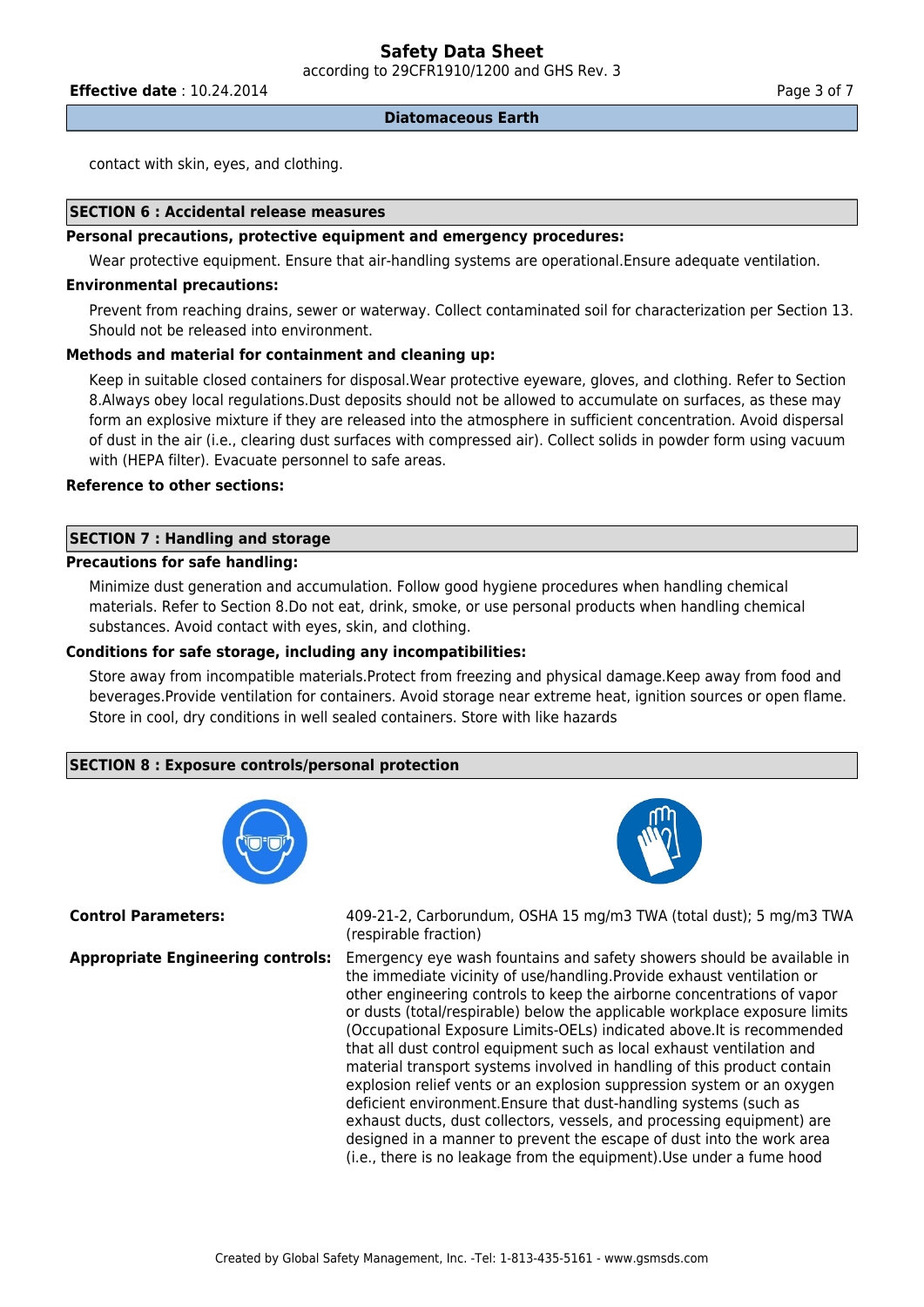according to 29CFR1910/1200 and GHS Rev. 3

| <b>Effective date: 10.24.2014</b> | Page 4 of 7                                                                                                                                                                                                                                                                                                                                                                                      |  |  |  |  |
|-----------------------------------|--------------------------------------------------------------------------------------------------------------------------------------------------------------------------------------------------------------------------------------------------------------------------------------------------------------------------------------------------------------------------------------------------|--|--|--|--|
| <b>Diatomaceous Earth</b>         |                                                                                                                                                                                                                                                                                                                                                                                                  |  |  |  |  |
| <b>Respiratory protection:</b>    | Not required under normal conditions of use. Where risk assessment<br>shows air-purifying respirators are appropriate use a full-face particle<br>respirator type N100 (US) or type P3 (EN 143) respirator cartridges as a<br>backup to engineering controls. When necessary use NIOSH approved<br>breathing equipment.                                                                          |  |  |  |  |
| <b>Protection of skin:</b>        | Select glove material impermeable and resistant to the substance. Select<br>glove material based on rates of diffusion and degradation. Dispose of<br>contaminated gloves after use in accordance with applicable laws and<br>good laboratory practices. Use proper glove removal technique without<br>touching outer surface. Avoid skin contact with used gloves. Wear<br>protective clothing. |  |  |  |  |
| Eye protection:                   | Wear equipment for eye protection tested and approved under<br>appropriate government standards such as NIOSH (US) or EN<br>166(EU). Safety glasses or goggles are appropriate eye protection.                                                                                                                                                                                                   |  |  |  |  |
| <b>General hygienic measures:</b> | Perform routine housekeeping. Wash hands before breaks and at the end<br>of work. Avoid contact with skin, eyes, and clothing. Before wearing wash<br>contaminated clothing.                                                                                                                                                                                                                     |  |  |  |  |

### **SECTION 9 : Physical and chemical properties**

| <b>Appearance (physical</b><br>state,color): | White Solid    | <b>Explosion limit lower:</b><br><b>Explosion limit upper:</b> | Not determined<br>Not determined                           |
|----------------------------------------------|----------------|----------------------------------------------------------------|------------------------------------------------------------|
| Odor:                                        | Not determined | Vapor pressure:                                                | Not determined                                             |
| Odor threshold:                              | Not determined | Vapor density:                                                 | Not determined                                             |
| pH-value:                                    | Not determined | <b>Relative density:</b>                                       | 3.21 g/cm3 at 20 °C                                        |
| <b>Melting/Freezing point:</b>               | Not determined | Solubilities:                                                  | insoluble                                                  |
| <b>Boiling point/Boiling</b><br>range:       | decomposes     | <b>Partition coefficient (n-</b><br>octanol/water):            | Not determined                                             |
| <b>Flash point (closed</b><br>cup):          | Not determined | <b>Auto/Self-ignition</b><br>temperature:                      | Not determined                                             |
| <b>Evaporation rate:</b>                     | Not determined | <b>Decomposition</b><br>temperature:                           | Not determined                                             |
| <b>Flammability</b><br>(solid,gaseous):      | Not determined | Viscosity:                                                     | a. Kinematic: Not determined<br>b. Dynamic: Not determined |
| <b>Density: Not determined</b>               |                |                                                                |                                                            |

### **SECTION 10 : Stability and reactivity**

**Reactivity:**Nonreactive under normal conditions. **Chemical stability:**Stable under normal conditions. **Possible hazardous reactions:**None under normal processing **Conditions to avoid:**Incompatible Materials. **Incompatible materials:**Strong acids.Strong bases.Oxidizing agents. **Hazardous decomposition products:**

### **SECTION 11 : Toxicological information**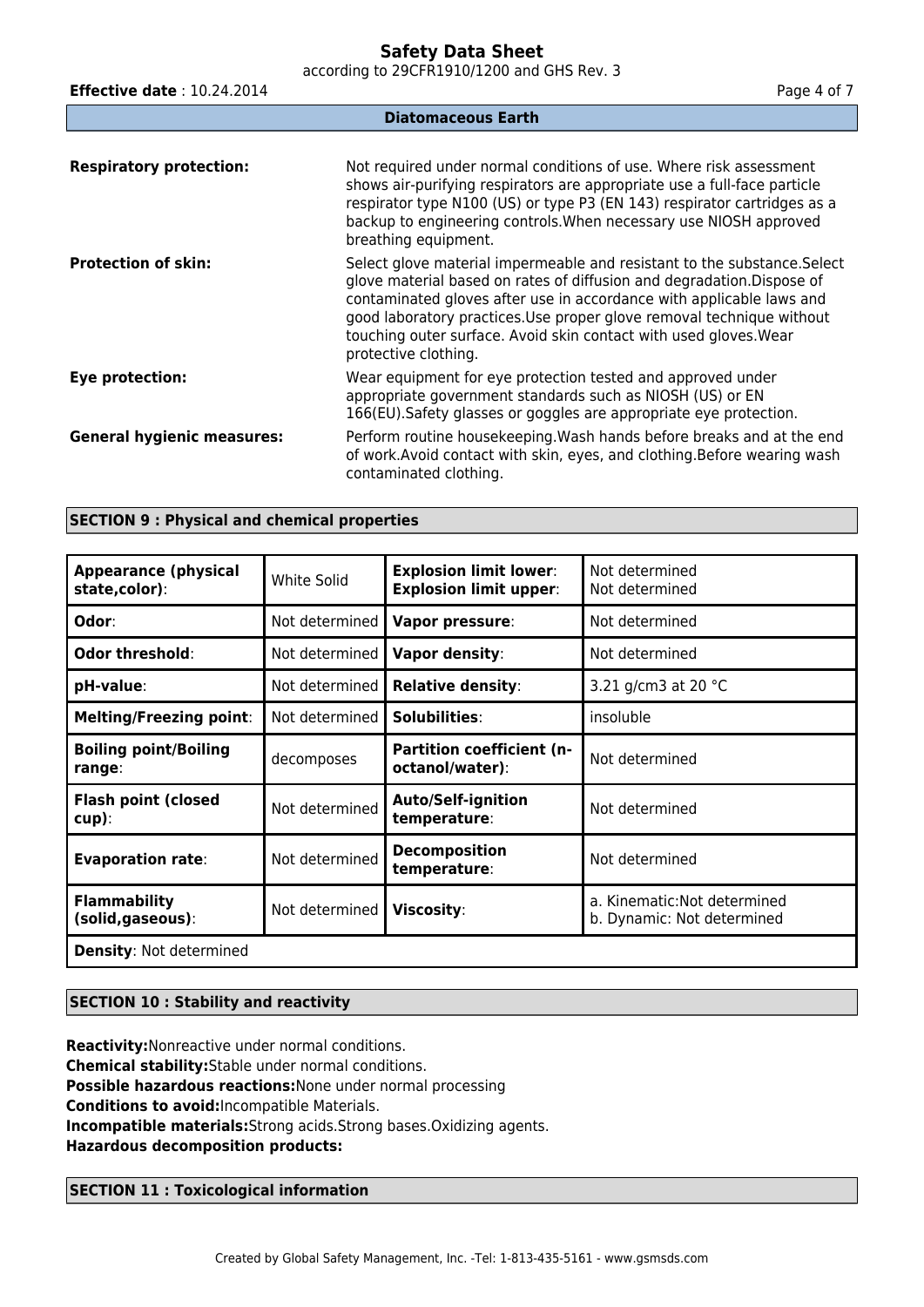according to 29CFR1910/1200 and GHS Rev. 3

**Effective date** : 10.24.2014 **Page 5 of 7 Page 5 of 7** 

**Diatomaceous Earth**

| <b>Acute Toxicity:</b>                                  |  |                                                        |  |
|---------------------------------------------------------|--|--------------------------------------------------------|--|
| Oral:                                                   |  | LD50 - rat - $> 2,000$ mg/kg                           |  |
| Chronic Toxicity: No additional information.            |  |                                                        |  |
| <b>Corrosion Irritation: No additional information.</b> |  |                                                        |  |
| <b>Sensitization:</b>                                   |  | No additional information.                             |  |
| <b>Single Target Organ (STOT):</b>                      |  | No additional information.                             |  |
| <b>Numerical Measures:</b>                              |  | No additional information.                             |  |
| Carcinogenicity:                                        |  | IARC: Category 2B: Possibly carcinogenic<br>to humans. |  |
| <b>Mutagenicity:</b>                                    |  | No additional information.                             |  |
| <b>Reproductive Toxicity:</b>                           |  | No additional information.                             |  |

# **SECTION 12 : Ecological information**

**Ecotoxicity Persistence and degradability**: **Bioaccumulative potential**: **Mobility in soil**: **Other adverse effects**:

### **SECTION 13 : Disposal considerations**

# **Waste disposal recommendations**:

Contact a licensed professional waste disposal service to dispose of this material.Dispose of empty containers as unused product.Product or containers must not be disposed with household garbage.It is the responsibility of the waste generator to properly characterize all waste materials according to applicable regulatory entities (US 40CFR262.11).Chemical waste generators must determine whether a discarded chemical is classified as a hazardous waste. Chemical waste generators must also consult local, regional, and national hazardous waste regulations. Ensure complete and accurate classification.

# **SECTION 14 : Transport information**

# **UN-Number**

Not Regulated. **UN proper shipping name** Not Regulated. **Transport hazard class(es) Packing group**:Not Regulated **Environmental hazard**: **Transport in bulk**: **Special precautions for user**:

### **SECTION 15 : Regulatory information**

**United States (USA)**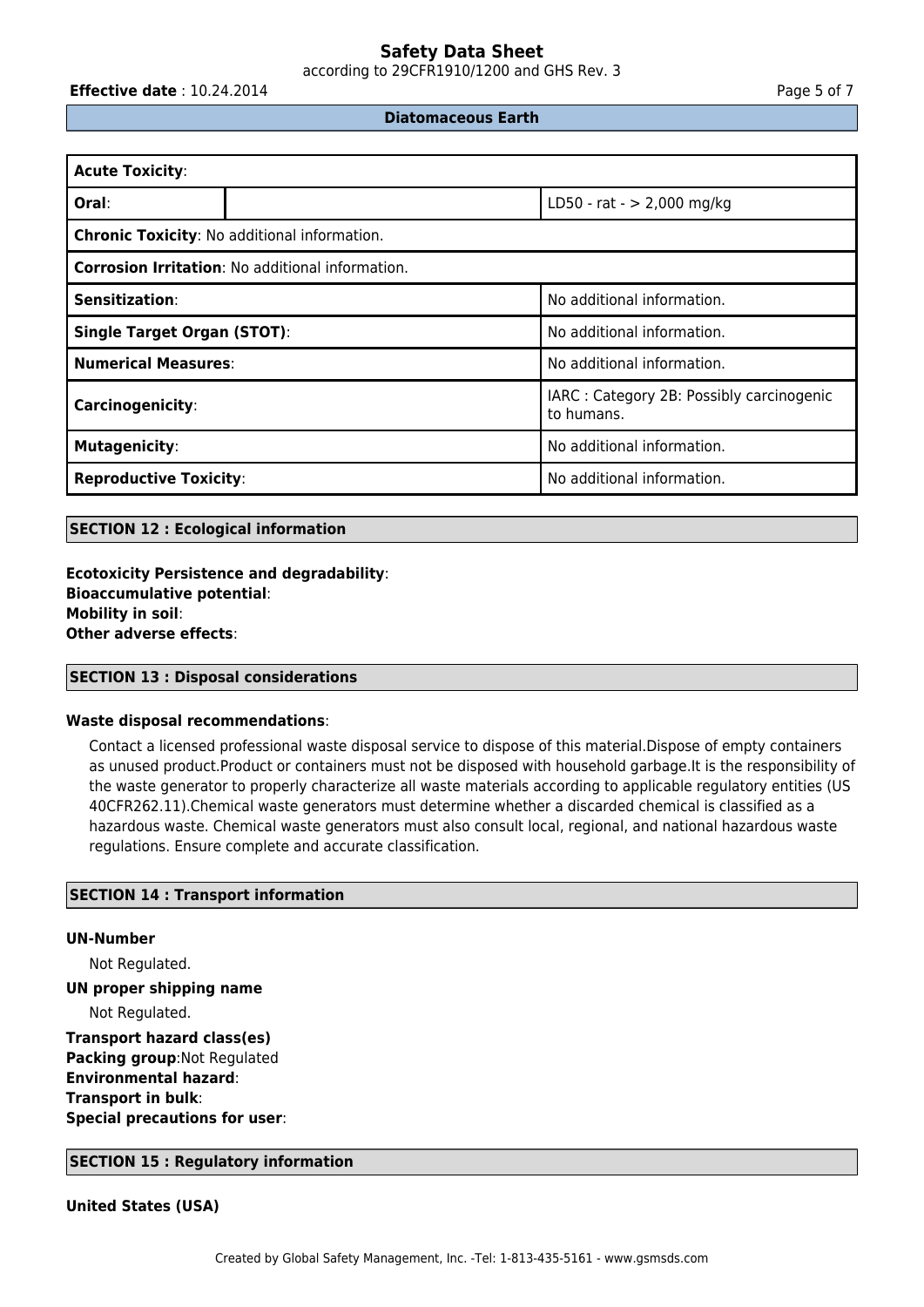according to 29CFR1910/1200 and GHS Rev. 3

**Effective date** : 10.24.2014 **Page 6 of 7 Page 6 of 7** 

### **Diatomaceous Earth**

# **SARA Section 311/312 (Specific toxic chemical listings)**:

None of the ingredients is listed

### **SARA Section 313 (Specific toxic chemical listings)**:

None of the ingredients is listed

### **RCRA (hazardous waste code)**:

None of the ingredients is listed

# **TSCA (Toxic Substances Control Act)**:

All ingredients are listed.

# **CERCLA (Comprehensive Environmental Response, Compensation, and Liability Act)**:

None of the ingredients is listed

# **Proposition 65 (California)**:

### **Chemicals known to cause cancer**:

None of the ingredients is listed

# **Chemicals known to cause reproductive toxicity for females**:

None of the ingredients is listed

# **Chemicals known to cause reproductive toxicity for males**:

None of the ingredients is listed

### **Chemicals known to cause developmental toxicity**:

None of the ingredients is listed

# **Canada**

**Canadian Domestic Substances List (DSL)**:

All ingredients are listed.

# **Canadian NPRI Ingredient Disclosure list (limit 0.1%)**:

68855-54-9 Diatomaceous earth

# **Canadian NPRI Ingredient Disclosure list (limit 1%)**:

None of the ingredients is listed

# **SECTION 16 : Other information**

This product has been classified in accordance with hazard criteria of the Controlled Products Regulations and the SDS contains all the information required by the Controlled Products Regulations.Note:. The responsibility to provide a safe workplace remains with the user.The user should consider the health hazards and safety information contained herein as a guide and should take those precautions required in an individual operation to instruct employees and develop work practice procedures for a safe work environment.The information contained herein is, to the best of our knowledge and belief, accurate.However, since the conditions of handling and use are beyond our control, we make no guarantee of results, and assume no liability for damages incurred by the use of this material.It is the responsibility of the user to comply with all applicable laws and regulations applicable to this material.

### **GHS Full Text Phrases**:

### **Abbreviations and acronyms**:

IMDG: International Maritime Code for Dangerous Goods IATA: International Air Transport Association GHS: Globally Harmonized System of Classification and Labelling of Chemicals